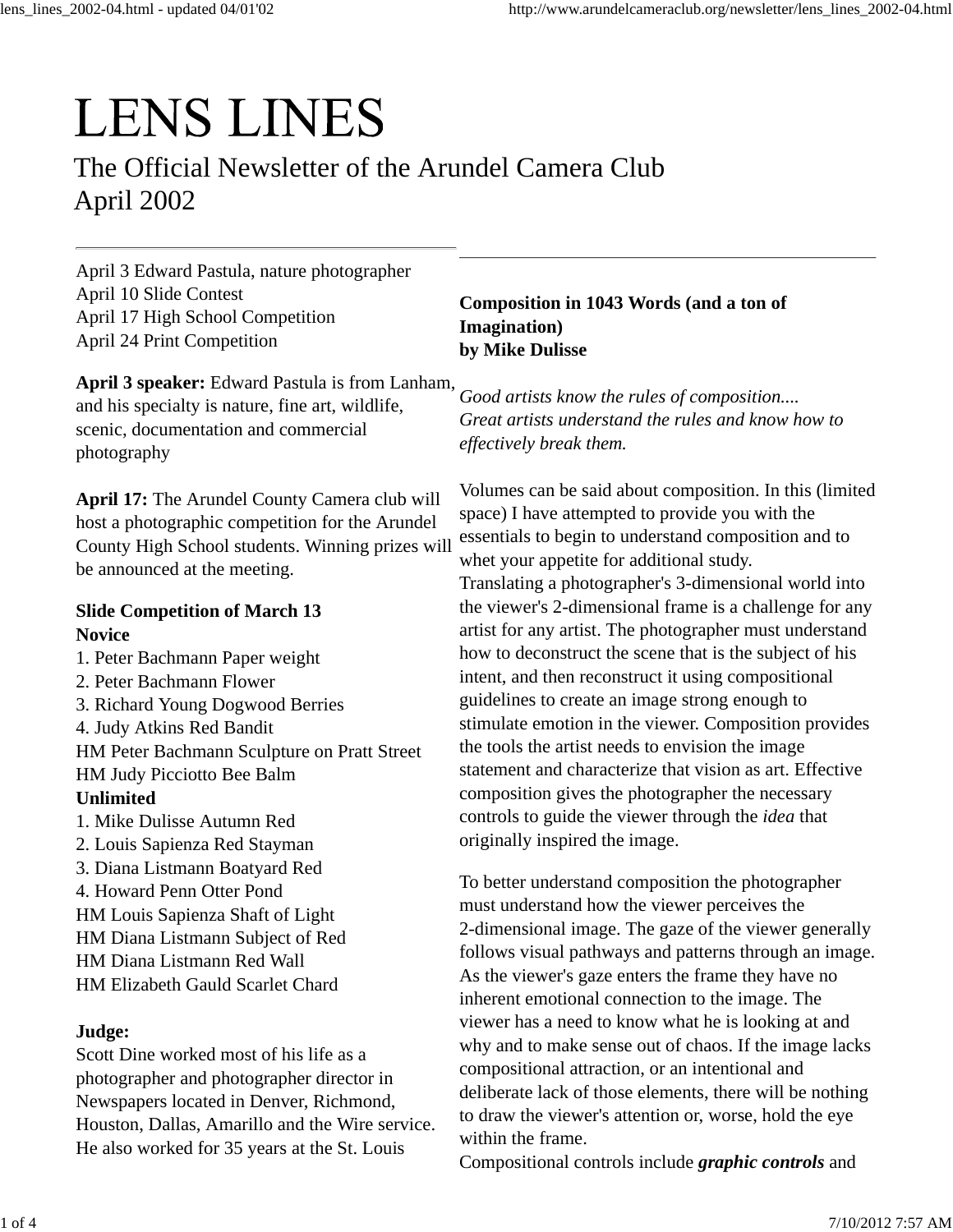Dispatch and did everything possible including Photo Editor and Director of Photography.

# **Results of March 27, 2002 Theme Competition Novice Black and White**

1. Dave Long Across the Harbor 2. Dolphy Glendinning Pinkney Street 3. Jean Friday Ego Alley 4. Jean Friday Old Alley HM Dave Long Shadows up to Stairs HM Dolphy Glendinning Steadfast Soldiers

#### **Unlimited Black and White**

1. Ted Golczewski Landmarks

- 2. Ted Golczewski Night View
- 3. Elizabeth Gauld Brice House Steps
- 4. Elizabeth Gauld Annapolis Spring

HM Godfrey Gauld The Roofs

#### **Novice Color**

1. Peter Bachmann Shapes and Light

- 2. Mike Lewis Dallas at Night
- 3. Peter Bachmann Baltimore at Night
- 4. Dolphy Glendinning Starry Night

HM Peter Bachmann Inner Harbor #1

#### **Unlimited Color**

- 1. Diana Listmann Sail Shop Martha's Vineyard
- 2. Howard Penn Line of Lights
- 3. Ted Golczewski Landing Spot
- 4. Howard Penn San Diego Dusk
- HM Diana Listmann Night Moves

HM Godfrey Gauld Dawn on Bodkin Bodkin Creek

**Judge:** Tony Sweet. After 20 years as a professional jazz artist, Tony changed careers and directed his creative juices towards nature photography. The improvisational, spontaneous and abstract nature of jazz are also integral elements of nature photography. The transition was seamless and he became a full time professional photographer after only 5 years of study and building stock. Today, Tony's work is published on greeting cards, calendars, post cards, posters, annual reports, catalogs, and electronic mediums. He is represented by Digital Vision in NYC. The Orion Stock agency in the UK. Tony conducts photography workshops from April

*photographic controls.* The artist uses lines, color, shape and form, patterns, light, and interest weight, and lens length, aperture and shutter speed, as well as focus to guide the viewer's eye through the photograph toward the subject and retain it there.

# **Compositional Elements**

Graphic Control

¨ Lines provide direction and stimulate emotion for the viewer. Line types are:

· upright lines evoke order or balance

· diagonal lines evoke order or balance or sense of imbalance

· horizontal lines evoke a sense of restfulness and peace

· curved lines provide a sense of grace or softness

· converging/diverging to provide depth or imply distance

¨ Color is used to stimulate emotion in a scene. Classic examples of this are reds that evoke passion or warmth and blues that evoke distance or coolness.

¨ Shape and form provide information about an object. Use shape and form to make image connection with the real world.

¨ Pattern and repetition provide a regular and ordered placement of objects within the image.

¨ Subject Weight provides direction to the viewer as to what compositional value you may place on the subject in the scene. For example, in a sunset sky scene if you place the horizon toward the bottom of the image, the obvious would be the sky.

¨ Placement and the rule of thirds provide a classic guide of help focus a viewer's attention by keeping the center of interest out of the center of the frame and providing a harmonic balance within the frame. The photographer accomplishes this technique by dividing the film into vertical and horizontal lines located at a distance of one-third of the frame length and width. The subject would be located either at oneof the intersecting line points or along one of the one-third lines.

Photographic Controls

¨ Light. Be sensitive to light (and shadow) and use it to create character and mood. Walk around your subject and observe how light affects the scene. Remember that the eye usually wants to go tot he area of the image that is the brightest.

¨ Shutter and aperture allow the photographer to control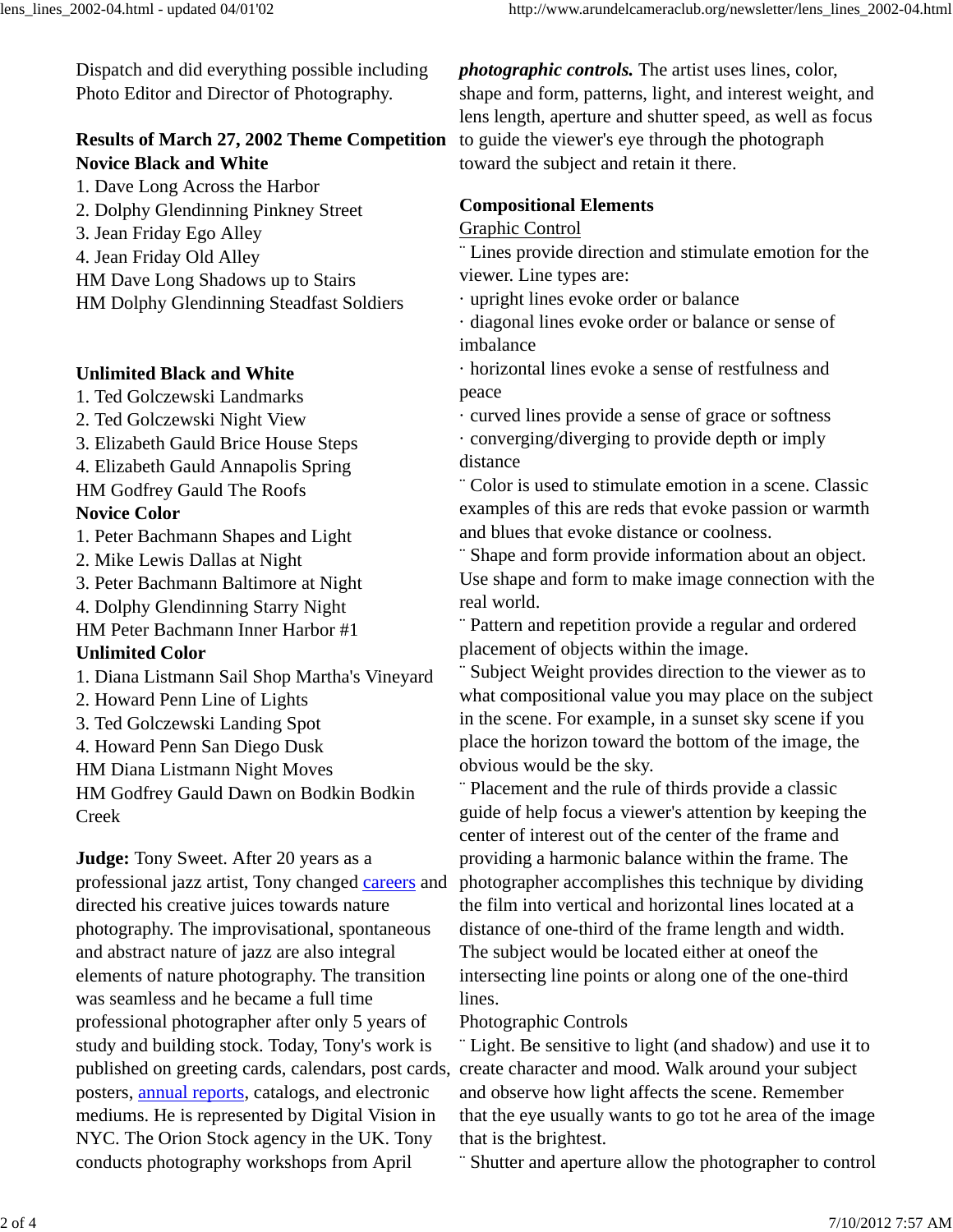through October. Tony's articles and photography are featured in Shutterbug magazine in the `Pro Tips' column, Rangefinder magazine, and as Art Nature Photography: Advanced techniques and the Creative process" will be published by Stackpole Books in July 2002.

# C**lub-Events Competition May 15th**

The Club Events Competition will be held on May objects so that distant objects appear closer to the 15th. In this event, club members enter photos and subject; slides taken on field trips, tabletop night, other club sanctioned event. Entrants may enter one black and white, one color print and one slide from each field trip they participated in. There will the viewer be no class sizes and prints can be up to 16 X 20 for all entrants, regardless of ususal class sizes in regular club events. Best of show winner will win

a free membership for the coming 2002 - 2003 year.

# **Year-End photo Contest**

It is time to start gathering all your 1st, 2nd, 3rd, and 4th place winners, during the past club year, that you have accumulated in the black and white, color prints and slides for a year end contest. If you are not sure which pictures were winners, contact Howard Penn. He maintains the list of winners.

# **ACC Web Site.**

You can read all past and present issues of the Newsletters and individual photo web sites by dialing into the club's web page site at http://start.at/acc

# **Howard Penn's URL is:**

#### **www.angelfire.com/md3/pennpoto/home.htm**

You can also reach it by using the shortcut: go.to/howard\_penn

exposure, depth of field, and subject movement.

contributor to Nikonnet.com. His first book, "Fine and control the way the viewer will perceive elements ¨ Lenses are the photographers "eye to the world." Lenses and *lens control* allow the photographer to vary within the scene.

¨ Focal Length and Lens Control

· Perspective provides a size relationship between objects within a 2-dimensional frame;

·Compression: telephoto lenses compress image

Chesapeake Bridge Walk , Christmas Party, or any film plane )camera back) is not parallel to the subject; · distortion; all lenses distort, most notably when the · expansion; wide angle lenses expand the field of vision making distant objects appear farther away from

> · Focus: use focus to bring attention to your subject or soften an image for a more creative approach. Remember that the eye wants to go to the area of sharpest focus.

> · Depth of Field: use depth of field to maximize the apparent depth of focus in the image; or to selectively focus on one area within the scene

> **A nominating committee** headed by Elizabeth Gauld will be looking for candidates to fill offices for the coming year. If you are interested, please submit your name with Elizabeth Gauld.

**Board Member** Richard Young

**The Arundel Camera Club** meets every Wednesday evening when school is in session. We meet at 7:30 and usually end around 9:00 p.m. at Severna High School, 60 Robinson Road, Severna Park in room G144. Meetings are open to the public, but only dues paying members may enter competitions. Annual dues paying members may enter competitions.

Annual dues are \$15, \$7.50 per full-time student. If a second family member joins the club, the second member's dues are discounted 50% - \$7.50 per adult.

For further information, feel free to call any of the club's officers:

Howard Penn (410) 544-1742 Program Donna Bagdasian (410) 956-6971